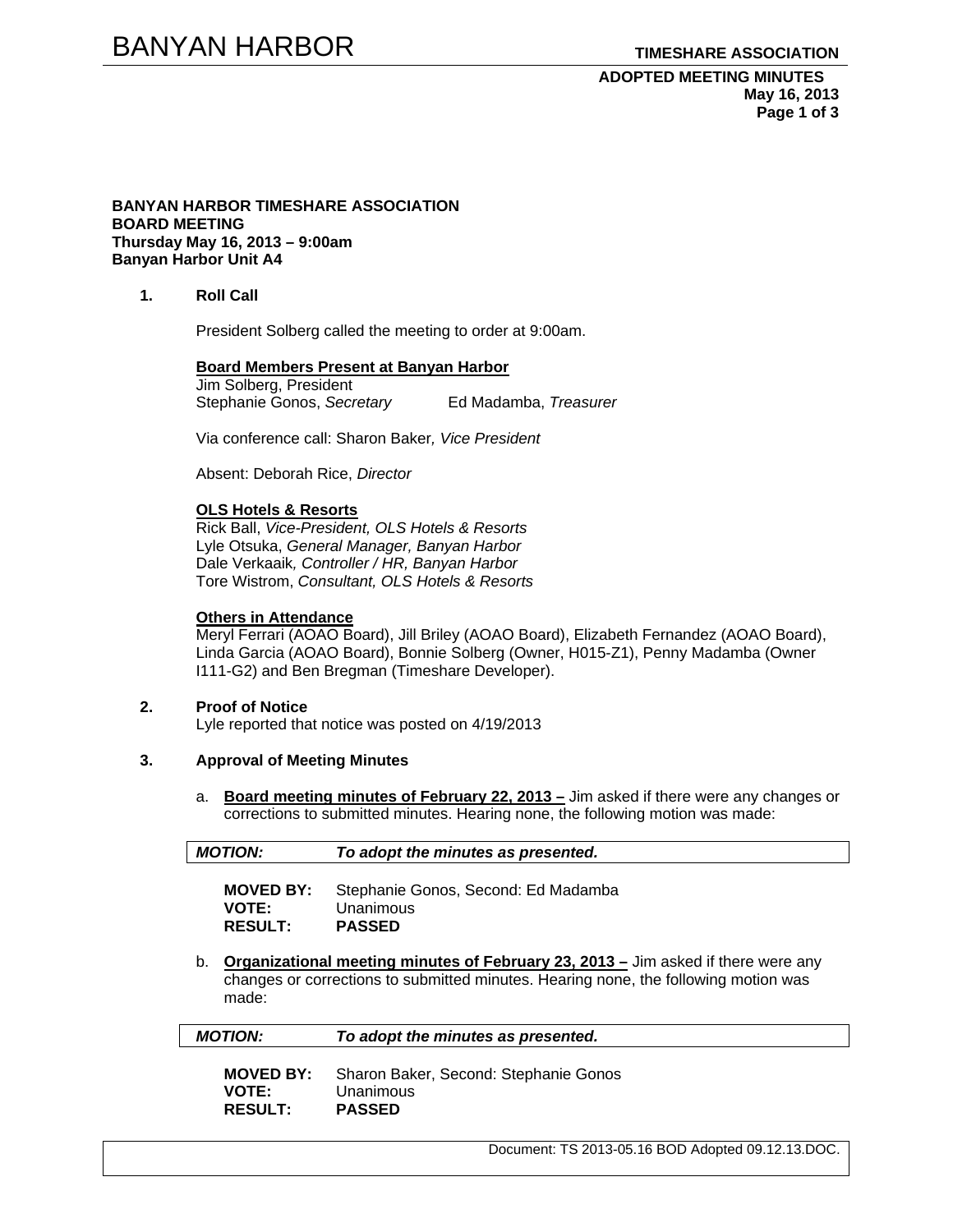# **ADOPTED MEETING MINUTES May 16, 2013 Page 2 of 3**

# **4. Management Reports**

- a. **Board President's Report** Jim thanked Jill Briley for including and hosting the Board at their home. Jim noticed Rudy working on Wi-Fi with so much diligence that it reminded him of how truly awesome our staff are and how blessed we are to have them overseeing our property. He also covered the guest comments which although a few are disparaging, even they say how awesome our staff are, especially Ginger.
- b. **Manager's Report** Lyle once again acknowledged our great team of Banyan Harbor associates. He then recapped a few of the current projects (GFI breaker installation & selected units new furniture order). He then deferred to his submitted written report.

# **5. Financial Reports**

- a. **March 2013 Financial –** Rick reviewed the financial results through March 2013. Revenues year-to-date were ahead budget by \$7,996. This is due to the new amenity fee and increased late fees collected. Payroll favorable and in line. Other operating expenses over budget due to additional bad debt accrual (\$8,000) to match foreclosure pace. Net earnings are favorable to budget by \$2,314 year to date. Staff continues to do an excellent job in managing controllable expenses. The foreclosures continue to have an impact on year-to-date financials.
- b. **Audit –** Rick reviewed completed year end audit for year ended December 31, 2012 and 2011. There were no irregularities or recommendations noted by the CPA firm. Discussion ensued and the following motion was made.

| <b>MOTION:</b>   | To adopt the 2012 audit as presented. |
|------------------|---------------------------------------|
| <b>MOVED BY:</b> | Sharon Baker, Second: Stephanie Gonos |
| <b>VOTE:</b>     | Unanimous                             |

- **RESULT: PASSED**
- c. **Reserve Study –** Rick reviewed the reserve study highlighting 2013 projects. Total capital expenditures in 2013 forecasted to be \$135,659 and we are forecasting to carry over a surplus at year end of \$15,369. We continue to monitor capital projects as to not over-extend ourselves, but ensure we maintain the furnishings, fixtures and equipment of the units. The 20 year Reserve Study, which is reviewed by the Board quarterly continues to be a good tool to show funding for anticipated future projects.
- d. **Collection –** Rick reported and reviewed the recapped summary of outstanding maintenance fees. Year to date we are seeing improvement, however Timeshare Association continues to have a lot of inventory and it's important we continue to rent this inventory, which assists with cash flow for the Timeshare Association. Kearn has been doing a very good job with collections. We currently have 127 weeks in the timeshare association foreclosed inventory. We also registered to allow owners to pay delinquent maintenance fees by Visa credit card, as long as they also pay the service fee percentage. We along with Ben Bregman continue to look for different ways to move more weeks.

# **6. Unfinished Business**

Document: TS 2013-05.16 BOD Adopted 09.12.13.DOC.